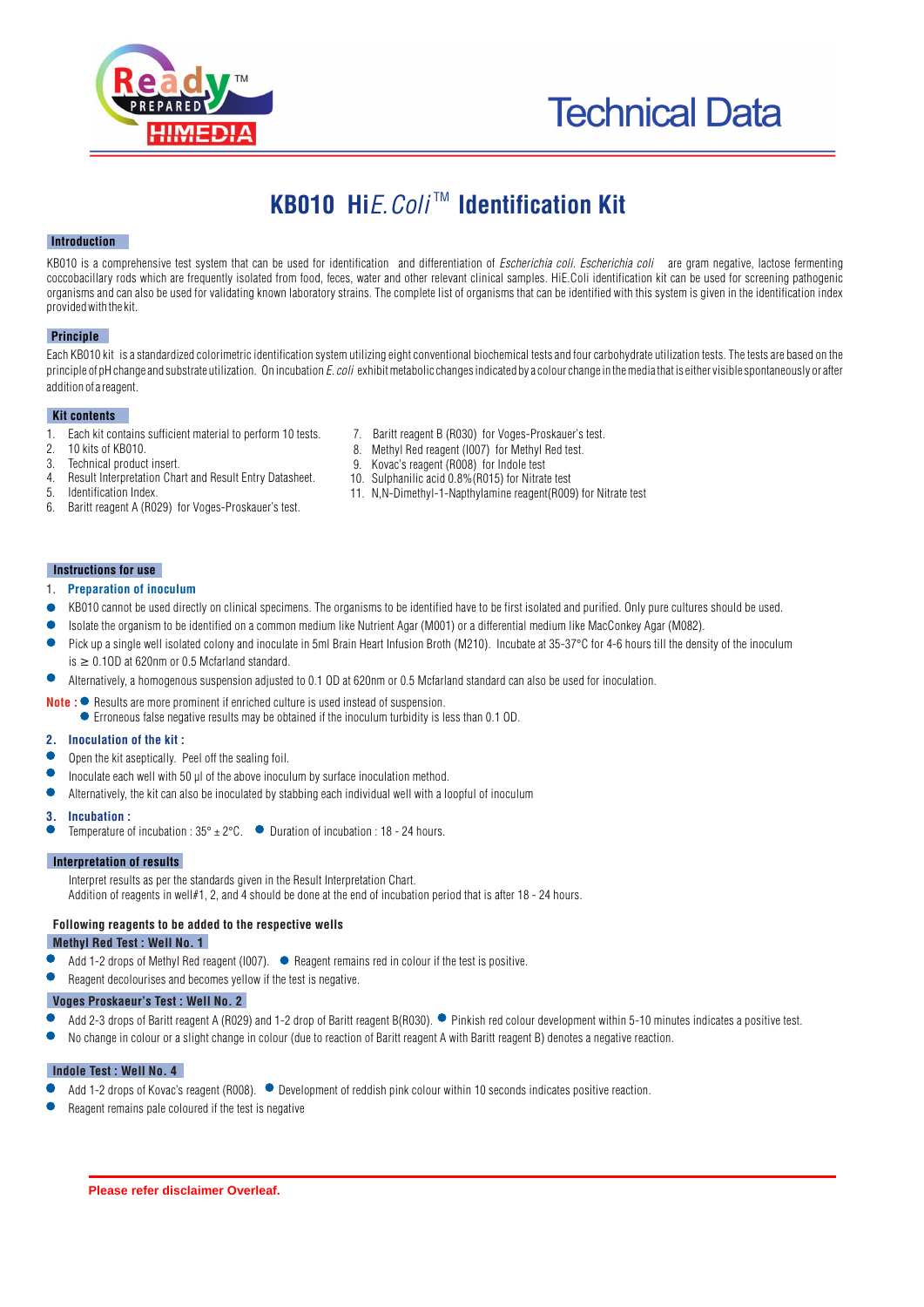| <b>Identification Index of various Escherichia species</b> |               |                          |                          |           |                       |        |                          |        |                          |         |         |               |
|------------------------------------------------------------|---------------|--------------------------|--------------------------|-----------|-----------------------|--------|--------------------------|--------|--------------------------|---------|---------|---------------|
| <b>Tests</b>                                               | Methyl<br>Red | Voges<br>Proskauer's     | Citrate<br>utilization   | Indole    | Glucuronidase Nitrate |        | ONPG                     | Lysine | Lactose                  | Glucose | Sucrose | Sorbitol      |
| E. coli                                                    | $\ddot{}$     | $\overline{\phantom{a}}$ | ۰                        | $\pm$     | $^{+}$                | $^{+}$ | $\pm$                    |        |                          |         |         | ÷             |
| E. coli, inactive                                          |               | $\overline{\phantom{a}}$ | $\overline{\phantom{a}}$ |           | - 2                   | +      |                          |        |                          |         |         | $\mathcal{L}$ |
| E. fergusonii                                              |               | $\overline{\phantom{a}}$ |                          |           | ۰                     | $^{+}$ |                          |        | $\overline{\phantom{a}}$ |         | -       | -             |
| E. hermannii                                               |               | -                        | ۰                        |           |                       | $^+$   | ÷                        |        |                          |         |         | -             |
| E. vulneris                                                |               | $\overline{\phantom{a}}$ | -                        | <b>11</b> |                       | $\pm$  |                          |        |                          |         | -       | -             |
| E. blattae                                                 |               | $\overline{\phantom{a}}$ |                          | -         | ż.                    | $^+$   | $\overline{\phantom{0}}$ |        |                          |         | -       | -             |

Note : Based on % strains showing reactions following symbols have been assigned from laboratory results and standard references.

+ = Positive (more than 90%)

-  $=$  Negative (more than  $90\%$ )

 $V = Vari$ able (11-89%)

## Result Interpretation chart

| No.            | <b>Test</b>           | <b>Reagents to be added</b><br>after incubation                                  | <b>Principle</b>                                                             | <b>Original colour</b><br>of the medium | <b>Positive</b><br>reaction | <b>Negative</b><br>reaction  |
|----------------|-----------------------|----------------------------------------------------------------------------------|------------------------------------------------------------------------------|-----------------------------------------|-----------------------------|------------------------------|
|                | Methyl red            | 1-2 drops of Methyl red reagent                                                  | Detects acid production                                                      | Colourless                              | <b>Red</b>                  | Yellowish-orange             |
| $\overline{2}$ | Voges<br>Proskauer's  | 1-2 drops of Baritt reagent A<br>and 1-2 drops of Baritt reagent B               | Detects acetoin production                                                   | <b>Colourless /Light</b><br>vellow      | Pinkish red                 | Colourless/<br>slight copper |
| 3              | Citrate utilization   |                                                                                  | Detects capability of organism to<br>utilize citrate as a sole carbon source | Green                                   | <b>Blue</b>                 | Green                        |
| $\overline{4}$ | Indole                | 1-2 drops of Kovac's red reagent                                                 | Detects deamination of tryptophan                                            | Colourless                              | Reddish pink                | Colourless                   |
| 5.             | Glucuronidase         |                                                                                  | Detects Glucuronidase activity                                               | Colourless                              | <b>Bluish green</b>         | Colourless                   |
| 6.             | Nitrate reduction     | 1-2 drops of sulphanilic acid<br>and 1-2drops of N,N<br>Dimethyl-1- Napthylamine | Detects Nitrate reduction                                                    | Colourless                              | Pinkish red                 | Colourless                   |
| $\overline{7}$ | <b>ONPG</b>           |                                                                                  | Detects $\beta$ – galactosidase activity                                     | Colourless                              | Yellow                      | Colourless                   |
| 8              | Lysine<br>utilization |                                                                                  | Detects Lysine decarboxylation                                               | Olive green to                          | Purple /<br>Light purple    | Yellow<br>Dark purple        |
| 9              | Lactose               |                                                                                  | Lactose utilization                                                          | <b>Pinkish Red / Red</b>                | Yellow                      | Red / Pink                   |
| 10             | Glucose               |                                                                                  | Glucose utilization                                                          | <b>Pinkish Red / Red</b>                | Yellow                      | Red / Pink                   |
| 11             | Sucrose               |                                                                                  | Sucrose utilization                                                          | <b>Pinkish Red / Red</b>                | Yellow                      | Red / Pink                   |
| 12             | Sorbitol              |                                                                                  | Sorbitol utilization                                                         | <b>Pinkish Red / Red</b>                | Yellow                      | Red / Pink                   |